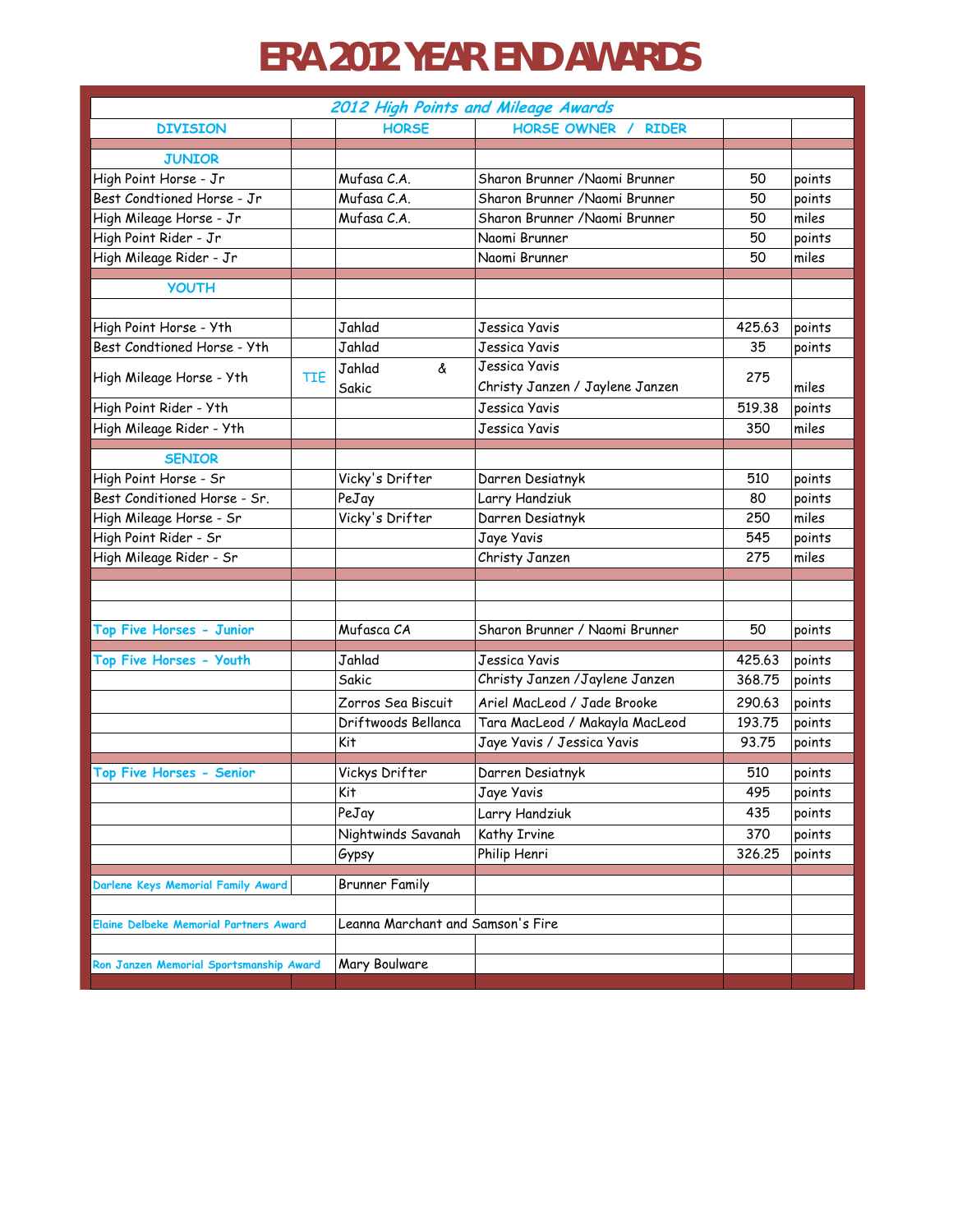## **ERA 2012 YEAR END AWARDS**

| 2012 HORSE LIFETIME MILEAGE AWARDS |                                |                                |                                                                                                |               |  |  |  |
|------------------------------------|--------------------------------|--------------------------------|------------------------------------------------------------------------------------------------|---------------|--|--|--|
|                                    |                                |                                |                                                                                                |               |  |  |  |
| ERA#                               | Horse                          | Owner                          | Mileage Award                                                                                  | Miles in 2012 |  |  |  |
| 4444                               | Sir Henry                      | Stacey Woelk                   | 250 plaque & sticker                                                                           | 250           |  |  |  |
| 4413                               | Lasa On Que                    | Stefani Burosch                | 250 plaque & sticker                                                                           | 260           |  |  |  |
| 4417                               | Regal Morning Mist (Monroe)    | Christy Janzen                 | 250 plaque & sticker                                                                           | 425           |  |  |  |
| 4349                               | VA IMA Rebel                   | Mavis Holroyd                  | 250 plaque & sticker                                                                           | 280           |  |  |  |
| 3437                               | DSF Saskatchewan (Chewie)      | Carol Wadey                    | 250 plaque & sticker                                                                           | 300           |  |  |  |
| 4334                               | Awatea                         | Angela Bowring                 | 250 plaque & sticker                                                                           | 335           |  |  |  |
| 4329                               | Bo                             | Jewel Reierson                 | 250 plaque & sticker                                                                           | 365           |  |  |  |
| 4283                               | Mufasa C.A. (Draego)           | Sharon Brunner                 | 500 sticker                                                                                    | 525           |  |  |  |
| 4315                               | <b>IBN Mishaal</b>             | Anne Rogers                    | 500 sticker                                                                                    | 595           |  |  |  |
| 4351                               | Houdini                        | Katlyn Janz                    | 500 sticker                                                                                    | 720           |  |  |  |
| 3428                               | Allante                        | Wayne Delbeke                  | 500 sticker, 750 sticker                                                                       | 830           |  |  |  |
| 4336                               | Zorro's Seabiscuit             | Ariel MacLeod                  | 750 sticker                                                                                    | 780           |  |  |  |
| 4350                               | <b>ESP Classic Moment</b>      | Laurie Janz                    | 750 sticker                                                                                    | 805           |  |  |  |
| 3385                               | Little Joe                     | Roxy Mueller                   | 750 sticker                                                                                    | 865           |  |  |  |
| 4280                               | RW Vendatta                    | Sarah Chambers                 | 750 sticker                                                                                    | 880           |  |  |  |
| 3087                               | Lady Halima                    | Jane Depner                    | 750 sticker                                                                                    | 895           |  |  |  |
| 4272                               | JR's Last Chance               | Robin & MaryAnne<br>Dorchester | 750 sticker, 1000 sticker & Blanket                                                            | 1185          |  |  |  |
| 4333                               | Mistys Knight (Kit)            | Jaye Yavis                     | 1000 sticker & Blanket,                                                                        | 1200          |  |  |  |
| 4242                               | Vicky's Drifter                | Darren Desiatnyk               | 1250 sticker                                                                                   | 1280          |  |  |  |
| 3133                               | Steal                          | Lisa Rosales                   | 1400 sticker                                                                                   | 1455          |  |  |  |
| 3306                               | Nightwind's Savannah           | Kathy Irvine                   | 1500 sticker                                                                                   | 1560          |  |  |  |
| 3412                               | Driftwoods Bellanca            | Tara MacLeod                   | 1500 sticker                                                                                   | 1700          |  |  |  |
| 3340                               | Bronzeberry (Flint)            | Lisa Rosales                   | 1700 sticker                                                                                   | 1735          |  |  |  |
| 4289                               | Nightwind's Indigo Bey (Indie) | Colleen Devry                  | 1750, sticker                                                                                  | 1800          |  |  |  |
| 3470                               | Jahlad                         | Jessica Yavis                  | 1750 sticker, 2000 sticker & Blanket                                                           | 2075          |  |  |  |
| 3355                               | Samsons Fire                   | Leanna Marchant                | 2000 sticker & Blanket                                                                         | 2045          |  |  |  |
| 3476                               | Sakic                          | Christy Janzen                 | 2000 sticker & Blanket, 2250 sticker                                                           | 2410          |  |  |  |
| 2253                               | Blaze (Stylish Gent)           | Wayne Delbeke                  | 2000 sticker & Blanket, 2250<br>sticker, 2500 sticker                                          | 2700          |  |  |  |
| 4260                               | Anam Cara (Cara)               | Sarah Chambers                 | 500, 750, 1000 sticker, 1250, 1500,<br>1750, 2000, 2250, 2500, 2750, 3000<br>sticker & Blanket | 3060          |  |  |  |
| 3205                               | PeJay                          | Larry Handziuk                 | 3250, 3500 sticker                                                                             | 3670          |  |  |  |
| 3408                               | MR Ladybird                    | Carol Wadey                    | 4000 sticker & Blanket                                                                         | 4085          |  |  |  |
| 2243                               | Gypsy                          | Carol Wadey                    | 8500 sticker                                                                                   | 8650          |  |  |  |